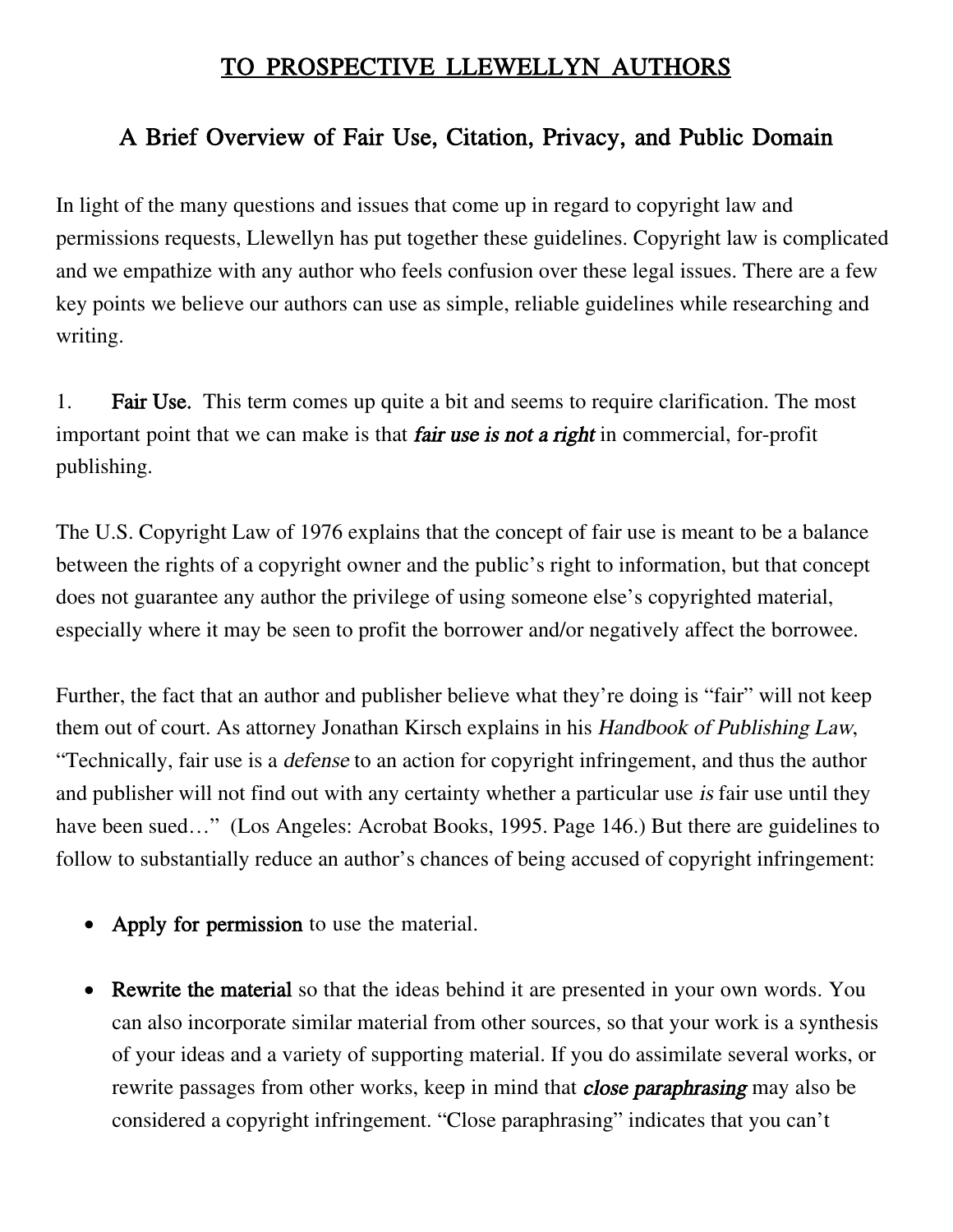simply rewrite an author's direct quote while retaining the original structure, style, or flavor.

• Limit the amount and substantiality of the portion of the source work you are using. In choosing your quotes, data, or background material from other works, your first consideration should be "amount and substantiality." What proportion of the source work are you using? Are you taking ten words from a 300-page book or 700 words from a twopage magazine article? What proportion of your work does the source material represent? Is your entire chapter on particular topic based on one or two sources, whether quoted, paraphrased, or used as background? Even if your quote or paraphrasing is brief, does it represent the heart of the source material—the author's conclusion, breakthrough research, unique perspective, etc.?

The above guidelines apply to prose sources. Please note that fair use rarely covers poetry, song lyrics, or music, and it never applies to copyright-protected art or illustrations. Also, note that paraphrasing does not cure copyright infringement, nor does re-drawing or re-working art. Particular arrangement of information, such as a chart, table, directions, or a recipe, may also be protected by copyright law, even though the information contained therein may not be.

There are many library sources from The Chicago Manual of Style to books on copyright law specifically intended to aid writers and researchers. There are also Internet and government resources and copyright newsletters.

2. Citation. Hand in hand with fair use is complete and accurate citation of your sources. Please record your sources accurately and completely while you're doing research, and include that citation information in your notes and bibliography. Also, in your note-taking, record direct quotes exactly so that you can reproduce them accurately or paraphrase properly. Another author might strenuously object to being included in your work, even under fair use, if you quote out of context or incorrectly.

3. Privacy. An individual's right to privacy is another area of the law you need to know. The circumstance we see most often is the "real-life" anecdote or case study. You cannot use someone else's name or words without a formal, written release. You may change the person's name and paraphrase, but if your interviewee is still easily identifiable from the anecdote or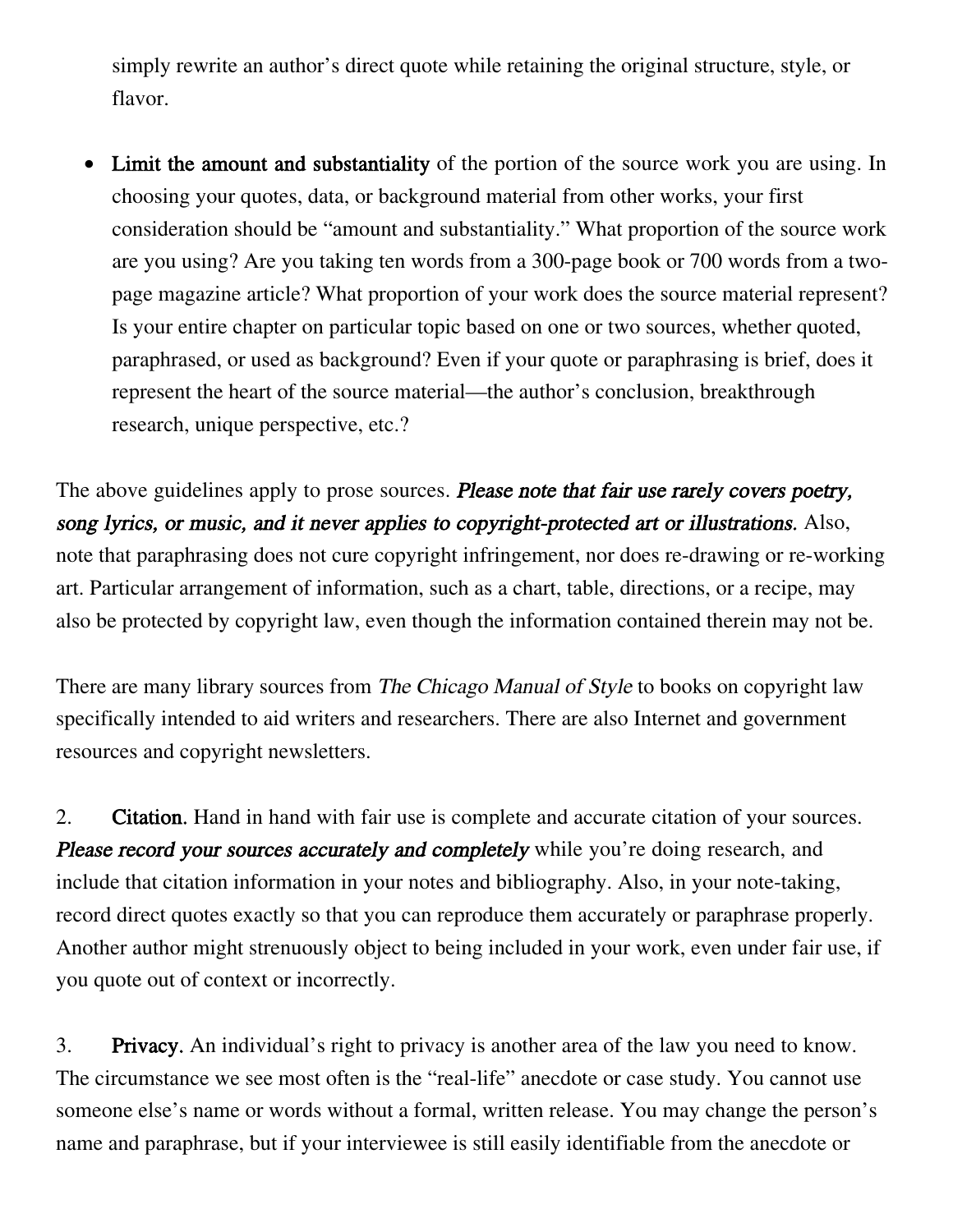case study, even to a small group, you could still have a problem. It is best to get a release or rewrite the details.

You also can't predict people's reactions or guess if they will change their mind at a later date. You may see the anecdote or case history as harmless or even very positive, but it's not your perception that matters. Don't rely on friendships, family relations, or the thought that the person will be flattered by being included in your work. When you are interviewing a person, always make clear to them exactly what you are doing and how you will use the material. Have them read the release, and read them back your notes at the end of the interview. If you are taperecording, record an introduction as the interview begins: "I am talking to John Smith about \_\_\_\_\_ for possible inclusion in my book titled \_\_\_\_\_."

The interviewee may agree to sign a release during the interview, without reviewing the manuscript. If they do, please make sure that you have quoted them accurately and in context, and keep a copy of your notes and/or tape. Finally, if you are a doctor, counselor, or are in some other certified position, the rules of privileged conversation may be even more stringent than the right to privacy. You should consult your own attorney before using any case histories from your practice.

4. Public Domain. Public domain refers to publications, illustrations, or other forms of expression not protected by copyright law. For our purposes, it usually refers to items for which the term of copyright protection has expired (e.g., the poetry of Robert Burns), but it also refers to things that have never been protected (e.g., a government publication). The terms for copyright protection under the 1976 Copyright Act are divided between what was published after the Act went into effect, and what was already existing prior to the Act.

For works created after January 1, 1978, the general terms for copyright protection are as follows:

- Works by a single author, publishing under his or her own name and not writing as a work for hire, are protected for a term equaling the life of the author plus 70 years.
- Joint works by two or more authors and not done as work for hire, are protected for the life of the last surviving author plus 70 years.